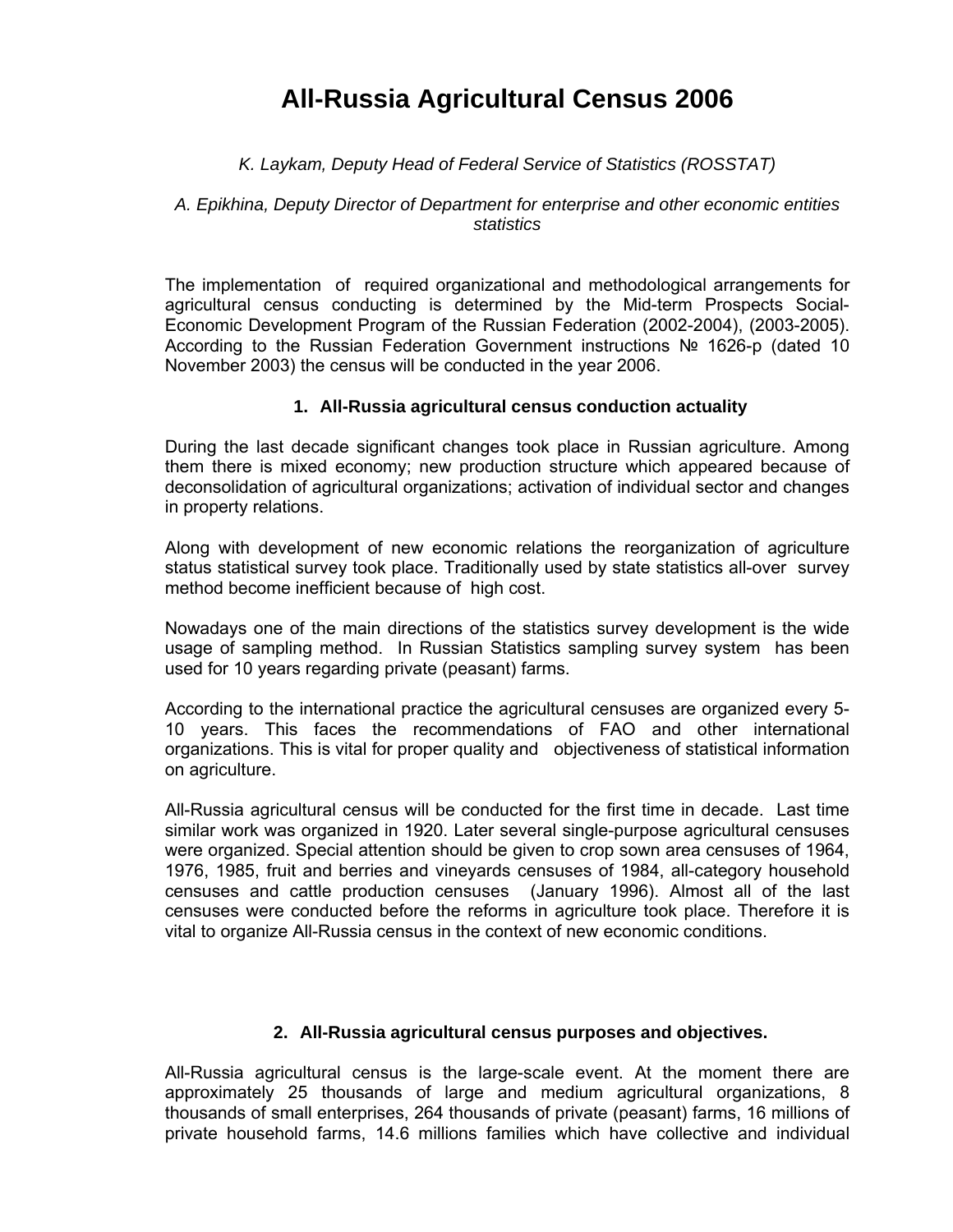kitchen gardens, more than 5 millions families which have plots for individual construction and other agricultural producers. All-Russia agricultural census will provide better quality of information on situation and tendencies in the agricultural development trends; structural changes connected with land reforms; role of each category of agricultural producers in formation of the country's food resources and other relevant issues.

This census organization will help to get detail characteristics of agricultural production. They will be used as a basis proportions when updating statistical indicators in the intercensal period. They will help to conduct the actualization of general totalities to organize sample surveys on small administrative entities.

The results of agricultural census will have important meaning for the effective policy development and formation of more complete information on food complex which is one of the parameter of economic security.

Agricultural census will be conducted in frameworks International round of agricultural censuses and in accordance with FAO and other international organizations recommendations.

During the preparation to Russian agricultural census the experience of USDA, National Statistical Offices of Poland, Estonia, Lithuania was studied.

#### **3. Regulatory Provision of the All-Russia agricultural census**

The preparation of the federal Law on All-Russia agricultural census is the key point of the census regulatory provision.

The adoption of the federal Law on All-Russia agricultural census will provide required regulatory base to conduct census and will help to regulate the relations appear during preparation, collection, processing, storage and dissemination of census materials.

According to the draft law all the relevant legal bodies are obliged to participate in the agricultural census irrespective of their organizational and legal status. For the citizens who produces agricultural products the participation in the census will be their public duty.

Draft law determines the list of data to be received from citizens during the census and also contains a rule on protection of primary data received from respondents during the All-Russia agricultural census conduction. There is also responsibility for confidentiality rules breaking for persons who provide preparation, collection, processing, storage and dissemination of census materials.

Draft law determines conditions, organizational and census conduction order of agricultural censuses; rights and duties of governmental, local authorities and respondents. One of the most important law sections determines delimitation of authority, terms of reference and duties of different level authorities (federal and regional executive and local authorities) in respect of organization and conduction of All-Russia agricultural census.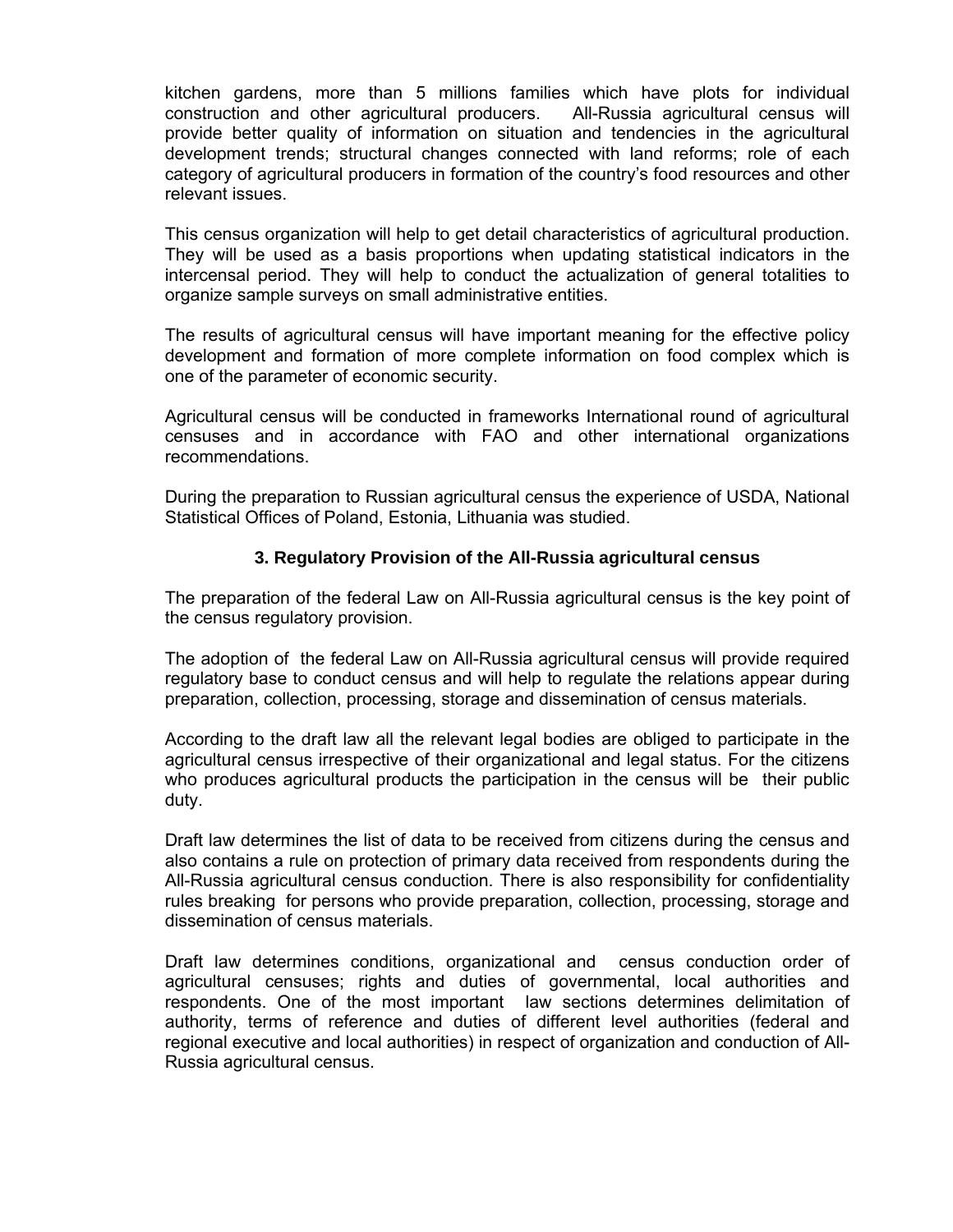In separate section of law financing sources concerning preparation and conduction of All-Russia agricultural census, the census results preparation and publishing, expenses on salary for persons who collects data will be determined.

The draft law must be approved by ministries and than presented to the Government of the Russian Federation.

## **4. All-Russia agricultural census Program**

According to the documents and recommendations of FAO in the census program indicators on structure, forms of ownership and usage of agricultural holdings, demographical characteristics of agricultural producers and employment in agriculture, sizes and structure of sown areas, livestock and poultry population, merchantability of agricultural production, availability of the machinery and equipment, construction, agricultural work, etc.

Statistical survey entity or objects of agricultural census are legal bodies owing agricultural plots or and (or) farm animals; individuals owing agricultural plots or and (or)farm animals.

The subjects of the census are the following agricultural producers:

- agricultural organizations
- the private (peasant) farm and self-employed entrepreneurs
- private household farms
- garden, kitchen garden, animal husbandry and country non-profit citizen communities

#### **5. Pilot agricultural census**

Pilot agricultural census is the preparatory stage of All-Russia agricultural census. It was conducted (from 1 till 25 of August 2004) in accordance with The Russian Federation Government order № 1626-p (dated 10 November 2003) in Briuhovetsky and Krimsky districts of the Krasnodar Territory, Partizansky and Shushensky districts of the Krasnoyarsk Territory, Nizhnelomovsky and Shemisheysky disricts of the Penza Region, Petrovsky and Pugachevsky of the Saratov region.

The aim of the pilot census is an examination of organizational and methodological principles of All-Russia agricultural census conducting. It also involves approbation of All-Russia agricultural census Program, determination of duration and information collection methods; wages conditions for the staff involved; toolkit testing and staff load measuring; data processing software development; cooperation with local authorities and internal affairs bodies.

For the purpose of the All-Russia agricultural census Program and Tool-Pack approbation in frameworks of STASYS project pilot surveys in the Moscow and the Belgorod regions were conducted in May 2004.